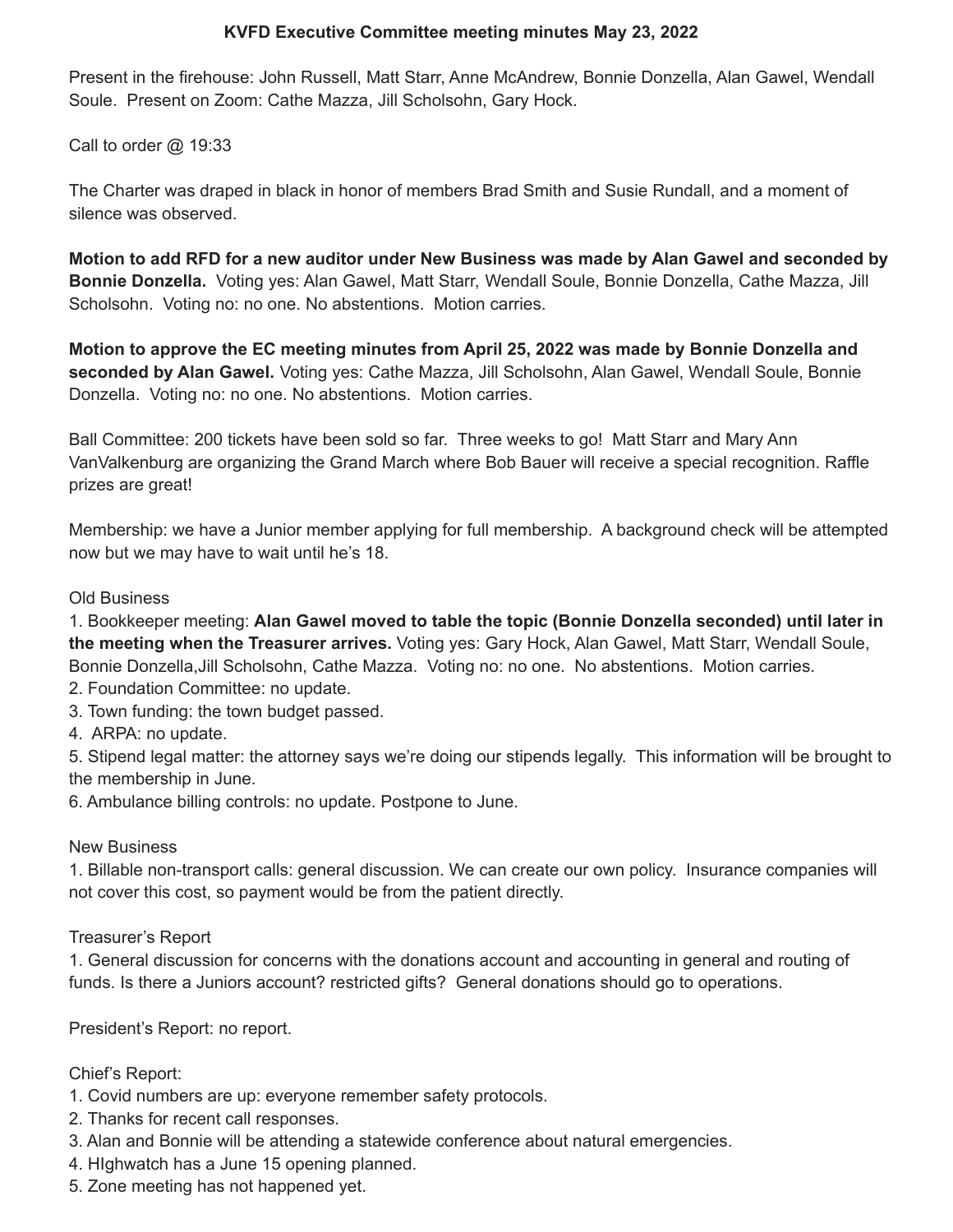6. Gary reported on NMAFC meeting: NM has a new line gun. They are looking for a new burn building location as the earlier proposal was not approved.

7. The fit tester has been delayed.

Ambulance Chief:

- 1. Bonnie has a meeting this week with ERM brass for the yearly review.
- 2. A1 is out of service Wednesday for tires and routine work.

Line Officers:

- 1. Monthly inspections are planned.
- 2. Air packs ok this month. Flow tested ok.
- 3. Hose testing: only lost one set-others ok.
- 4. Battery concerns: Jan and July swap out batteries.
- 5. NIMS 300 course coming soon.
- 6. Report any air pack issues to Gary asap.
- 7. Gary is in charge of Memorial Day preparations and logistics.

Appointed Positions: no report. Committee Reports: no report. Auxiliary: no report Juniors: no report

# **Alan Gawel made a motion, seconded by Bonnie Donzella, to table the auditor RFD and the**

**bookkeeper meeting.** Voting yes: Gary Hock, Cathe Mazza, Alan Gawel, Matt Starr, Wendall Soule, Bonnie Donzella, Jill Scholsohn. Voting no: no one. No abstentions. Motion carries.

Adjourned at 21:26 Respectfully submitted, Cathe Mazza, secretary

Hi Kent Volunteer Fire Department,

Your cloud recording is now available.

Topic: KVFD EC Meeting - May 2022

Date: May 23, 2022 07:14 PM Eastern Time (US and Canada)

| <b>View</b>   | Sh  |  |
|---------------|-----|--|
| <b>Detail</b> | are |  |